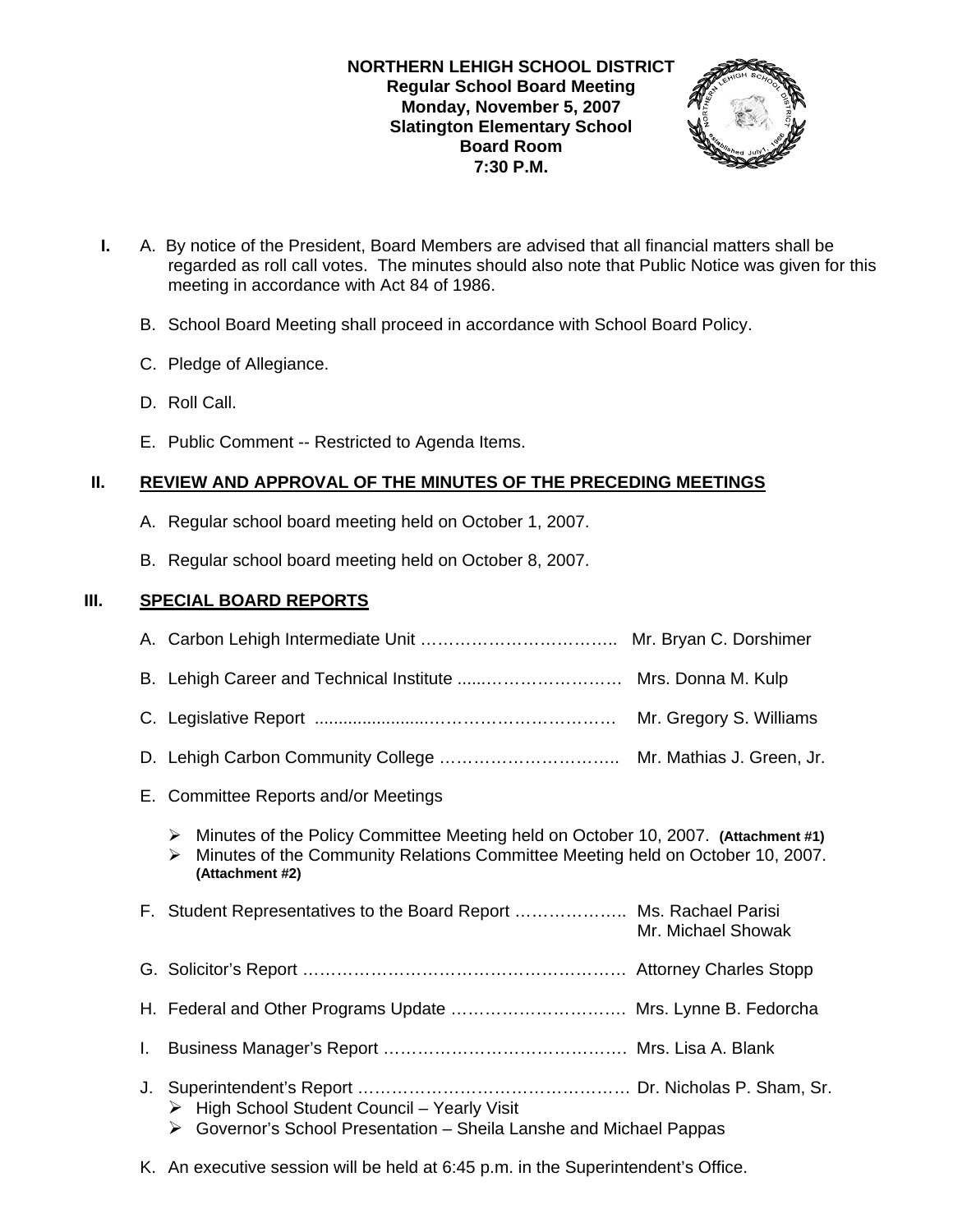### **IV. PERSONNEL**

- A. Approve the Licensed Health Room Attendant Agreement as presented for the 2007-2008 school year. **(Attachment #3)**
- B. Approve to reclassify Mrs. Dawn Tulio from a Nurse Support Staff employee to a Licensed Health Room Attendant.
- C. Approve to remove the classification of Nurse Support Staff employee from the Educational Support Staff Memorandum of Understanding.
- D. Rescind the appointment of Cynthia Paul as a Temporary Vacancy Replacement Title I Teacher as approved at the October 8, 2007 regular school board meeting.

### E. Appointments

1. Instructional

| a. Jane Wessner          | <b>Temporary Vacancy Replacement</b>                    |
|--------------------------|---------------------------------------------------------|
| Assignment:              | Title I Reading Teacher, replacing Kristie Borger who   |
|                          | was granted a leave of absence                          |
| Salary:                  | \$39,000 prorated                                       |
|                          | (Step 1 Bachelors on the 2007-2008 CBA Salary Schedule) |
| Effective:               | October 26, 2007                                        |
| <b>Termination Date:</b> | On or About January 31, 2008                            |
|                          |                                                         |

### 2. Non-Instructional

a. Kim Williams\* \*\*

| Assignment: | Peters Elementary Health Room Attendant, replacing           |
|-------------|--------------------------------------------------------------|
|             | Janelle Reiser who resigned                                  |
| Salary:     | \$16.50 Per Hour/61/2 Hours Per Day/ 5 Days Per Week         |
|             | (2007-2008 Licensed Health Room Attendant Agreement)         |
| Effective:  | November 20, 2007                                            |
|             | *60 day probationary period ending on or about March 3, 2008 |

\*60 day probationary period ending on or about March 3, 2008 \*\*Pending Verification of Clearances

b. Noreen Mackay\* \*\*

 Assignment: Traveling Health Room Attendant, replacing Michelle Lobein who resigned Salary: **\$16.50 Per Hour/6½ Hours Per Day/ 5 Days Per Week**  (2007-2008 Licensed Health Room Attendant Agreement) Effective: November 7, 2007

\*60 day probationary period ending on or about February 14, 2008 \*\*Pending Verification of Clearances

c. Meldy Santos

 Assignment: Personal Care Assistant for student #1290051 at Slatington Elementary School, funded by Medical Access Salary: **\$9.88/Per Hour/6½ Hours Per Day/ 5 Days Per Week** (2005-2008 Educational Support Staff Memorandum of Understanding)

 Effective: November 5, 2007 \*60 day probationary period ending on or about February 13, 2008 \*\*Pending Verification of Clearances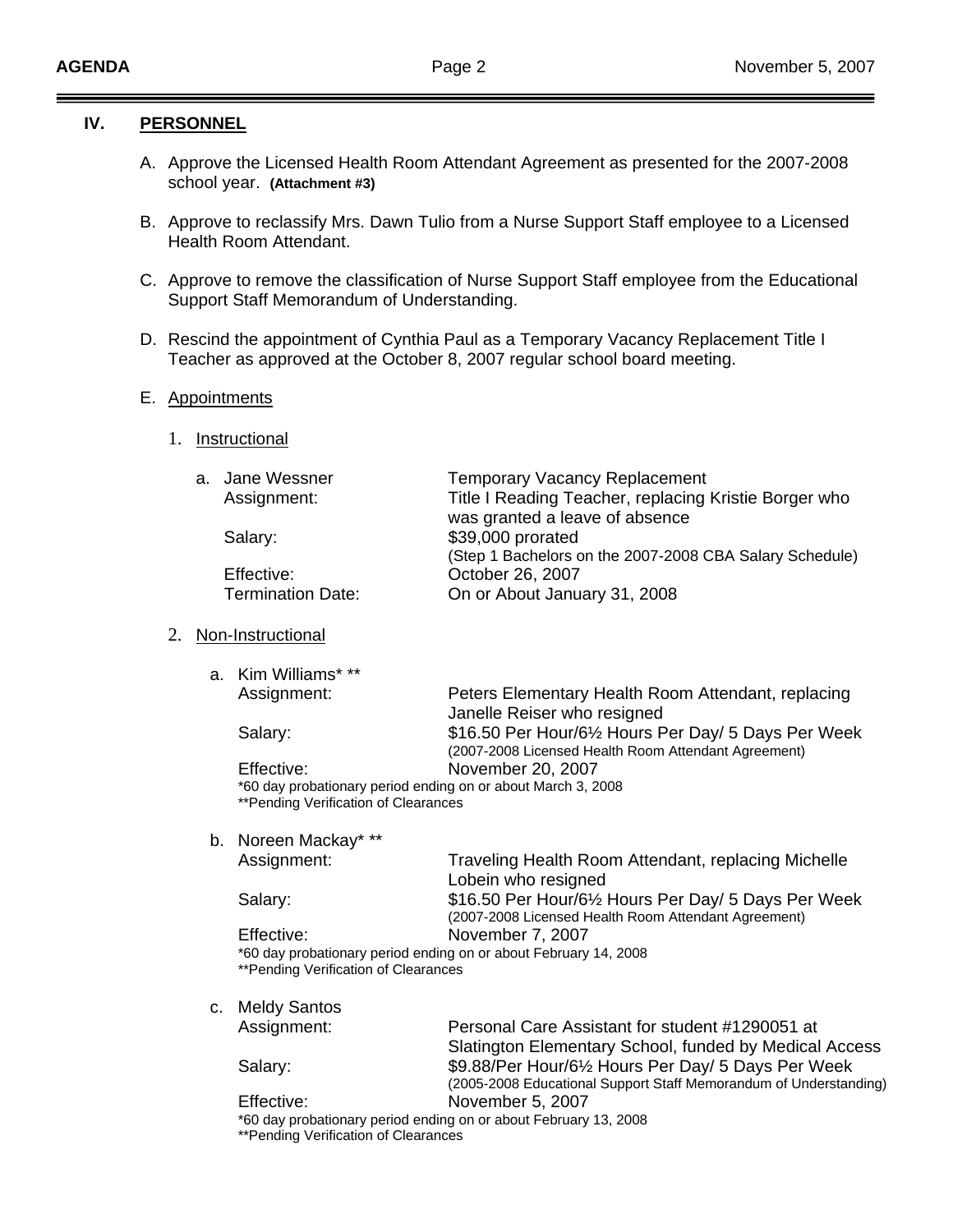| <del>d. Umanna Umisunan</del>                                  |                                                                                                     |
|----------------------------------------------------------------|-----------------------------------------------------------------------------------------------------|
| Assignment:                                                    | Middle School Afternoon Shift Custodian, replacing John                                             |
|                                                                | Parry who is retiring                                                                               |
| Salary:                                                        | \$8.25 per Hour/8 Hours Per Day/5 Days Per Week<br>(2005-2009 ESPA Collective Bargaining Agreement) |
| Effective:                                                     | November 6, 2007                                                                                    |
| *60 day probationary period ending on or about January 4, 2008 |                                                                                                     |

#### F. Unpaid Leave of Absence

- 1. Approve the unpaid leave of absence for Sheila German, High School Cook's Helper, from October 3, 2007 through October 11, 2007. She was on a family vacation to Disney World.
- 2. Approve the request of employee #550, high school cafeteria monitor, to extend her unpaid leave of absence for the remainder of the 2007-2008 school year due to health reasons. Her original plan was to return to her current position on or about January 28, 2008 but is now anticipating returning to her position at the beginning of the 2008-2009 school year.
- G. Accept the resignation of Maria Pinnata from her position as School Psychologist effective December 17, 2007 or as soon as a replacement can be found.
- H. Co-Curricular Appointments 2007-2008

Hassan Mouahhid Assistant Girls Soccer Coach \$2,627.52

I. Co-Curricular Volunteers 2007-2008

| Jenna Andrews         | MS/HS Dance Team Advisor         |
|-----------------------|----------------------------------|
| Patrice Arnold        | MS/HS Dance Team Advisor         |
| Dianna Hoch           | <b>MS/HS Dance Team Advisor</b>  |
| LeAnn Hoch            | <b>MS/HS Dance Team Advisor</b>  |
| <b>Justin Maurer</b>  | All School Musical and Fall Play |
| <b>Shirley Snyder</b> | <b>Interact Club Advisor</b>     |
|                       |                                  |

### J. Unpaid Volunteers

Approve the following unpaid volunteer aides in the Peters Elementary School and/or Slatington Elementary School for the 2007-2008 school year: Katharine Bardelli, Robin Blocker, Lisa Bomgardner, Tracy Delans, Lori-Beth Guelcher, Beth Holm, April Krempasky\*, Judy Lagrotteria, Donna Lobach-Berger, Shelly Long, Alicia Quigley, Dana Schaeffer, Jacqueline Schuck\*, Jennifer Shelly, JoAnne Sipos, Felicia Thomas, Charles Uhler, Billie Jo Witczak, Star Ybanez, Kathy Yelinek, Veena Barnett, Mary-Beth Fatzinger, Rachel Hillegas and Kathy Yelinek.

\*Pending Verification of Clearances

#### K. Substitute

1. Instructional

 Approve the following substitute teachers for the 2007-2008 school year at the 2007-2008 substitute teacher rates as approved on the Supplementary Personnel Salary Schedule:

Melissa Montanari - Elementary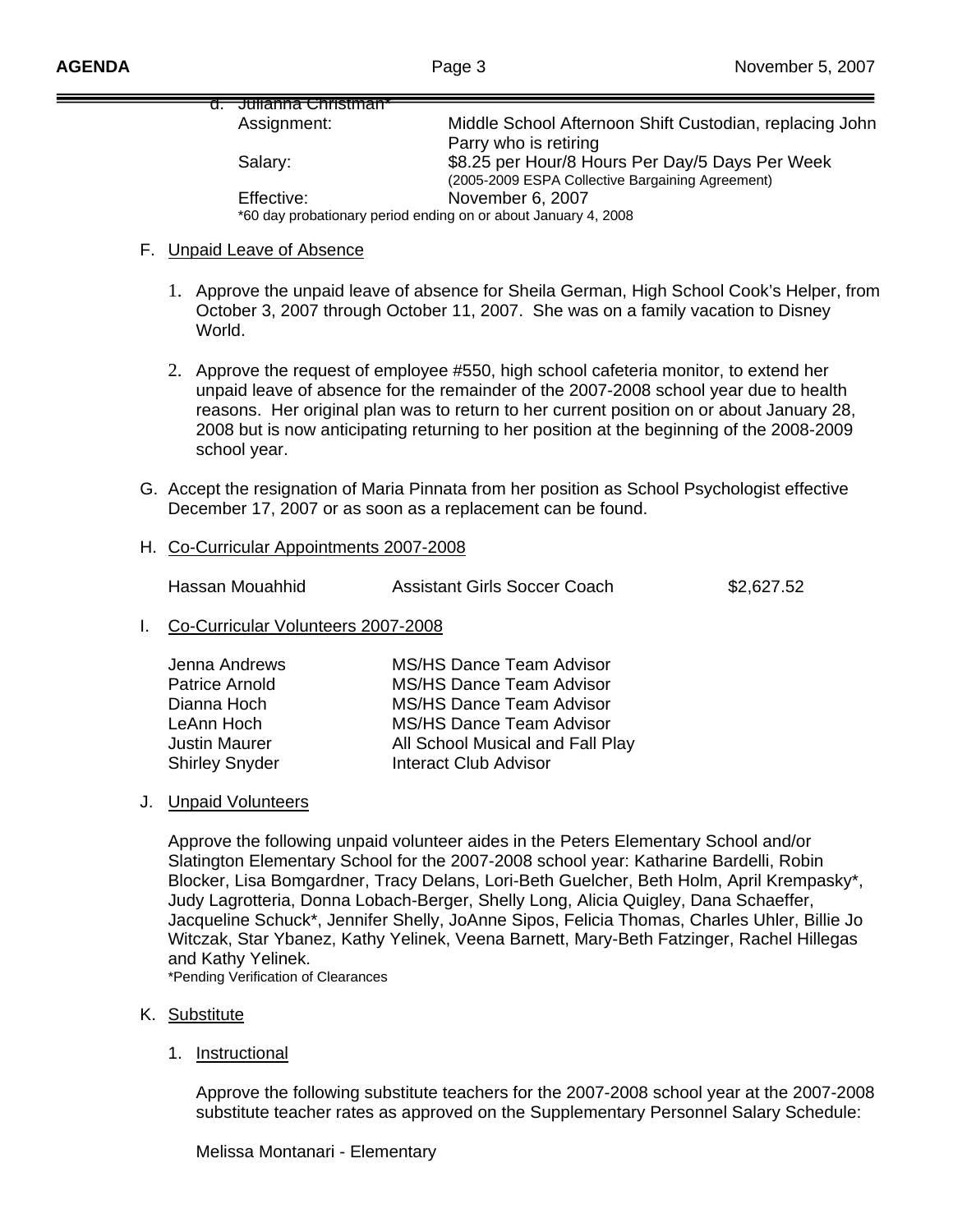### 2. Non-Instructional

a. Approve the following substitute cafeteria worker for the 2007-2008 school year at the 2007-2008 substitute cafeteria worker rate as approved on the Supplementary Personnel Salary Schedule:

Melissa Costenbader\*<br>\*Pending Verification of FBI Clearance

b. Approve the following substitute teacher aides for the 2007-2008 school year at the 2007-2008 substitute teacher aide rate as approved on the Supplementary Personnel Salary Schedule:

 Melissa Costenbader\* Ashlynn Rumble \*Pending Verification of FBI Clearance

# **V. CONFERENCES**

- A. Approve the attached list of teachers to attend the Science Its Elementary Training Sessions. The list contains training session dates of October 23-25, October 30 – November 1, November 6-8 and November 27-29. Associated costs for these trainings include over night lodging accommodations, meals and travel expenses which is directly funded by the Science: It's Elementary Grant. Substitute teacher costs are to be reimbursed to the district from the Science Its Elementary Grant. **(Attachment #4)**
- B. Aileen Yadush Governor's Institute for Innovation in Education December 16-19, 2007 Penn Stater Conference Center State College, PA – Lodging: \$374.34 (3 nights), Meals: \$20.00, Travel: \$76.95 – Total Approximate Cost: \$471.29 – Funding: Project 720 Grant **(Attachment #5)**
- C. Michael Anderson Governor's Institute for Innovation in Education December 16-19, 2007 Penn Stater Conference Center State College, PA – Lodging: \$374.34 (3 nights), Meals: \$20.00 – Total Approximate Cost: \$394.34 – Funding: Project 720 Grant **(Attachment #6)**
- D. Douglas Reynolds Governor's Institute for Innovation in Education December 16-19, 2007 Penn Stater Conference Center State College, PA – Lodging: \$374.34 (3 nights), Meals: \$20.00 – Total Approximate Cost: \$394.34 – Funding: Project 720 Grant **(Attachment #7)**
- E. Jonathan DeFrain Governor's Institute for Innovation in Education December 16-19, 2007 Penn Stater Conference Center State College, PA – Lodging: \$249.56 (2 nights), Meals: \$20.00, Travel: \$47.70 – Total Approximate Cost: \$317.26 – Funding: Project 720 Grant **(Attachment #8)**
- F. Renee Evans Governor's Institute for Innovation in Education December 16-19, 2007 Penn Stater Conference Center State College, PA – Lodging: \$249.56 (2 nights), Meals: \$20.00 – Total Approximate Cost: \$269.56 – Funding: Project 720 Grant **(Attachment #9)**

### **VI. POLICY**

- A. Board Policy First Reading
	- 1. Approve school board policy #209 Pupils Health Examinations/Screenings, as presented after first reading. **(Attachment #10)**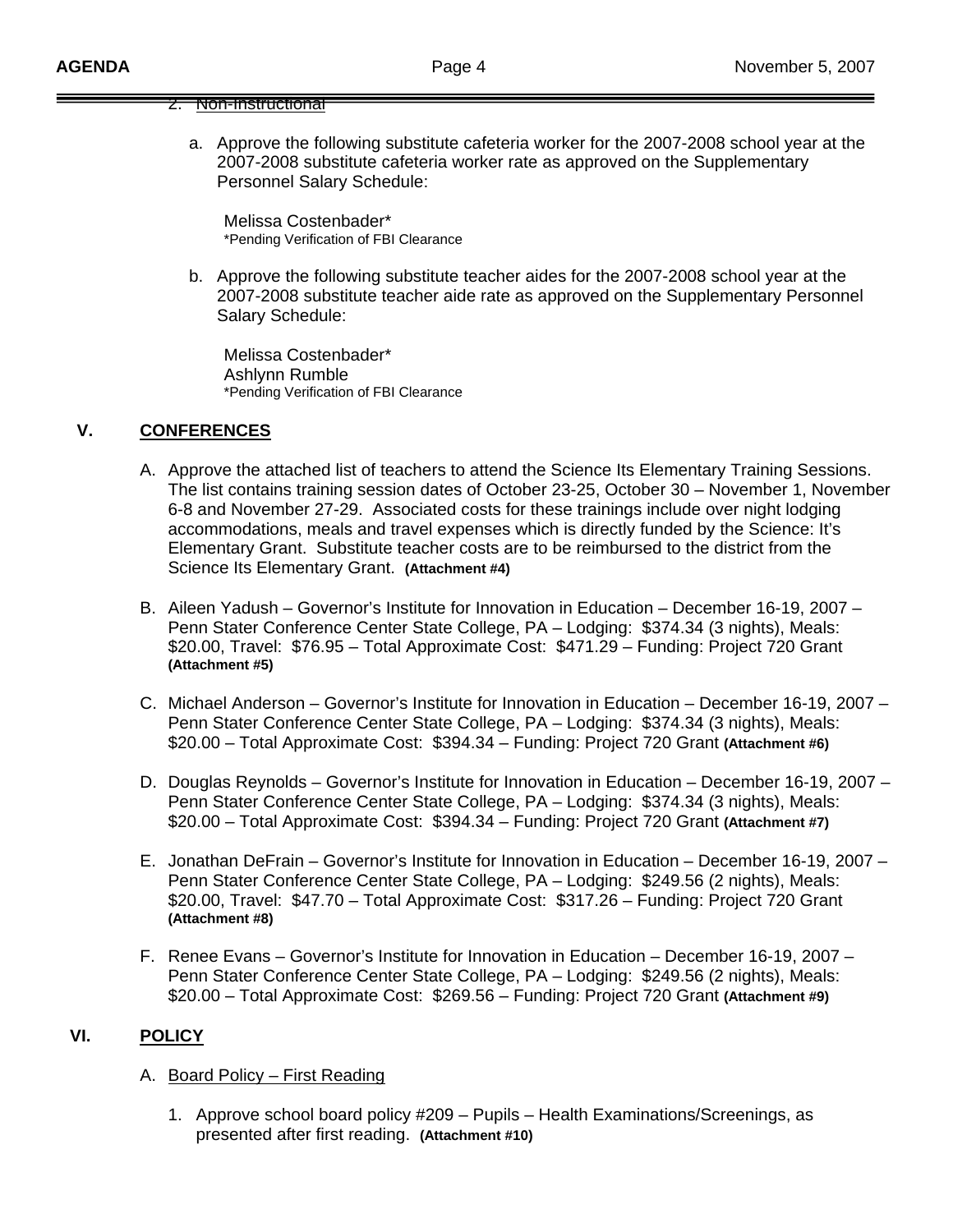- 2. Approve school board policy #236 Pupils Student Assistance Program, as presented after first reading. **(Attachment #11)**
- 3. Approve school board policy #800 Operations Records Management, as presented after first reading. **(Attachment #12)**
- B. Board Policy Second Reading
	- 1. Approve school board policy #806 Operations Child/Student Abuse, as amended after second reading. **(Attachment #13)**
	- 2. Approve school board policy #302 Administrative Employees Employment of Superintendent/Assistant Superintendent, as presented after second reading.  **(Attachment #14)**
	- 3. Approve school board policy #303 Administrative Employment of Administrators, as presented after second reading. **(Attachment #15)**
	- 4. Approve school board policy #404 Professional Employees Employment of Professional Employees, as presented after second reading. **(Attachment #16)**
	- 5. Approve school board policy #405 Professional Employees Employment of Substitute Professional Employees, as presented after second reading. **(Attachment #17)**
	- 6. Approve school board policy #406 Professional Employees Employment of Summer School Staff, as presented after second reading. **(Attachment #18)**
	- 7. Approve school board policy #504 Non-Professional Employees Employment of Classified Employees, as presented after second reading. **(Attachment #19)**
	- 8. Approve school board policy #505 Non-Professional Employees Employment of Substitute and Short-Term Employees, as amended after second reading. **(Attachment #20)**
	- 9. Approve school board policy #818 Operations Contracted Services, as presented after second reading. **(Attachment #21)**
	- 10. Approve the RTI Policy as presented after second reading. **(Attachment #22)**
- C. Approve the request of Pappas Lawn Care and Construction to use Peters Elementary Multipurpose Room to host a basketball tournament, which will be held on Sunday, November 18, 2007 starting at 9 a.m. This tournament will be a graduation project for high school senior, Michael Pappas. It is understood that they will be billed a rental fee for the use of the building and for custodial/maintenance service fees. It is the responsibility of Pappas Lawn Care and Construction to provide sufficient security for the event.
- D. Homebound Instruction

It is recommended that the Board of Education grant homebound instruction for a  $10<sup>th</sup>$  grade student, Student No. 1005750, for five hours per week, effective November 1, 2007 and continuing until approximately December 1, 2007.